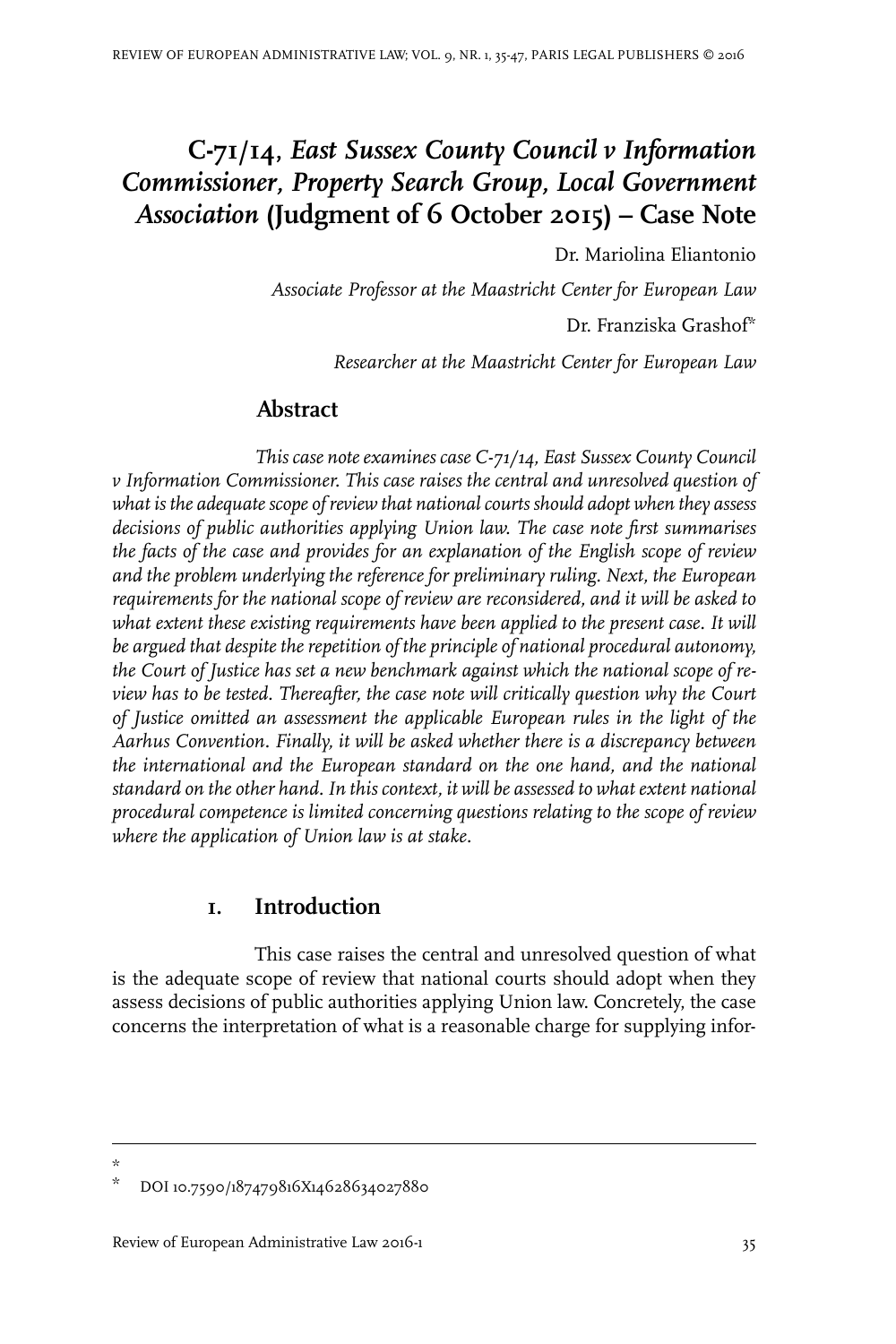mation under Directive 2003/4/EC on public access to environmental information,<sup>1</sup> and the intensity with which the courts should review the reasonableness of the charge.

This case note will first summarise the facts of the case (2) and provide for an explanation of the English scope of review and the problem underlying the reference for preliminary ruling (3). Next, the European requirements for the national scope of review are reconsidered, and it will be asked to what extent these existing requirements have been applied to the present case. It will be argued that despite the repetition of the principle of national procedural autonomy, the Court of Justice has set a new benchmark against which the national scope of review has to be tested (4). Furthermore, it will be critically questioned why the Court of Justice omitted an assessment of the applicable European rules in the light of the Aarhus Convention (5). Finally, it will be asked whether there is a discrepancy between the international and the European standard on the one hand, and the national standard on the other hand. In this context, it will be assessed to what extent national procedural competence is limited concerning questions relating to the scope of review where the application of Union law is at stake (6).

### **2. A dispute over reasonable charges –** *The facts of the case and the answer of the Court*

The case arose when a property search company (PSC) was imposed a charge of  $f$  17 by the East Sussex County Council (The County Council') for the supply of environmental information. The relevant rules on the supply of environmental information and charges are based on Directive 2003/4/EC. This Directive aims at implementing the first pillar of the Aarhus Convention into the Union legal order. 2 It obliges the Member States *inter alia* to make environmental information available upon request.<sup>3</sup> According to the Directive, access to public registers and lists has to be free of charge (article 5 (1)); however, public authorities are allowed to 'make a charge for supplying any environmental information but such a charge shall not exceed a reasonable amount' (article 5 (2)). Moreover, according to article 6 of the Directive, Member States must ensure that applicants who consider that their requests have been inadequately dealt with, including a violation of the provisions of article 5, have access to justice. The Directive has been transposed into English law with the

Directive 2003/4/EC of the European Parliament and of the Council of 28 January 2003 on public access to environmental information and repealing Council Directive 90/313/EEC of 14 February 2013 (*OJ* 2013 L 41, pp. 26-32). 1

<sup>&</sup>lt;sup>2</sup> Preamble Directive 2003/4, at 5.

<sup>3</sup> Art. 3 Directive 2003/4/EC.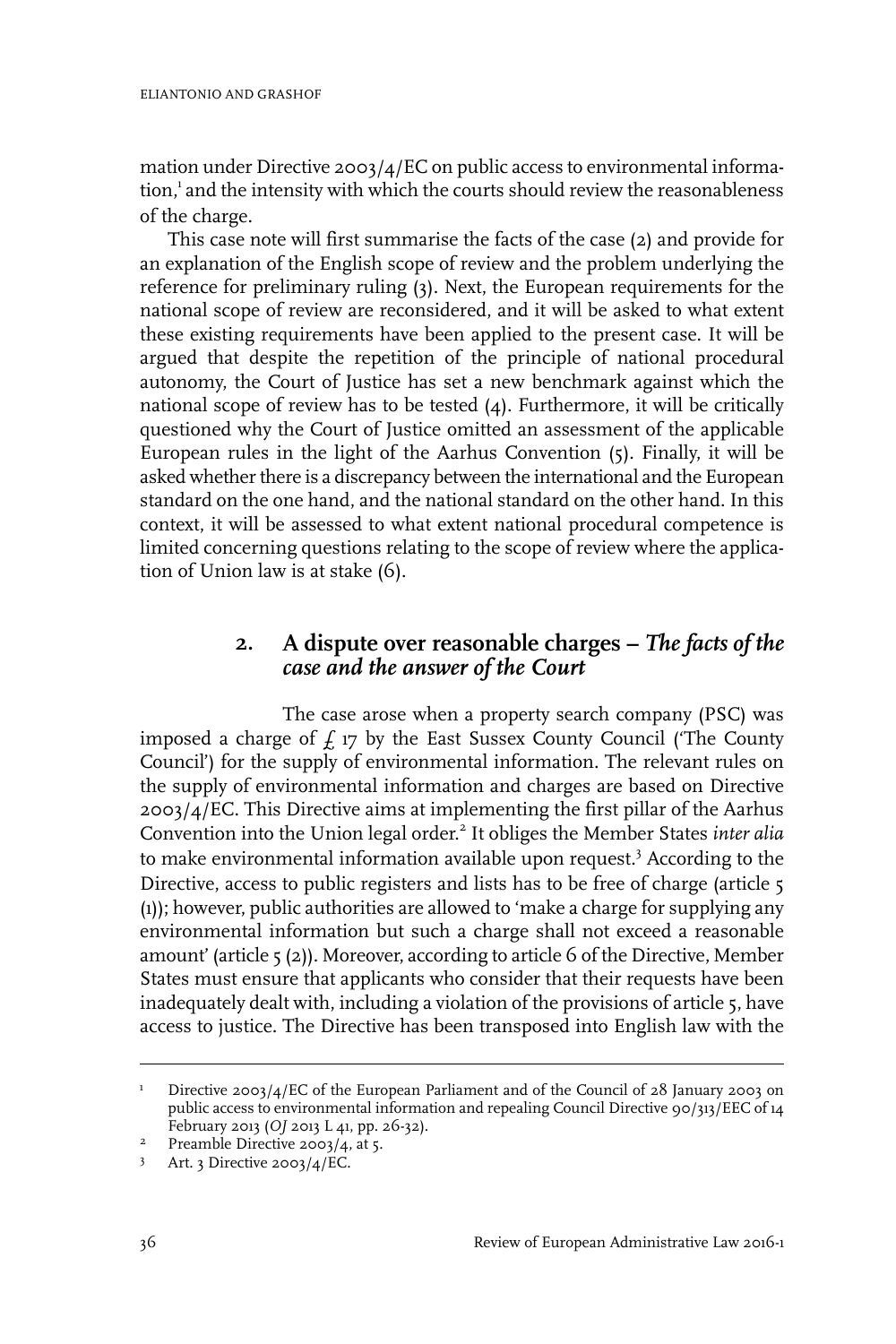Environmental Information Regulations 2004 (EIR 2004).<sup>4</sup> According to article 8 (3) of the EIR 2004, 'a charge (…) shall not exceed an amount which the public authority is satisfied is a reasonable amount'.

The PSC brought a complaint against the charge to the Information Commissioner, i.e. the administrative authority which is in charge in the English legal system, to assess whether a request for information has been dealt with in accordance with the requirements of the EIR 2004.<sup>5</sup> The Information Commissioner found that the County Council did not comply with the applicable English legislation. The County Council appealed to the First-tier Tribunal<sup>6</sup> which referred two questions for preliminary ruling to the Court of Justice concerning the interpretation of article  $\frac{1}{2}$  (2) and 6 Directive 2003/4/EC. In its first question, the tribunal asked whether 'a charge of reasonable amount' under the Directive may cover a part of the costs which the authority incurs for maintaining the database and staff costs for replying to requests. In its second question, the tribunal wished to know whether the implementing legislation, providing essentially that a reasonable amount is what the public authority considers it to be a reasonable amount, was compatible with Union law, considering the limited scope of administrative and judicial review as it is traditionally exercised in the English legal system.

The answer of the Court on the first question is straightforward: costs for maintaining a database must not be part of the charge imposed, but overheads which are attributable to the time spent by the staff for supplying the information can be taken into account. However, the total amount of the charge must not be unreasonable.

As far as the second question is concerned, the conclusion of the Court of Justice is less clear. The Court found that there is no incompatibility of national law with Union law if the national judicial review is based on 'objective elements' and if the review ascertains that article  $\zeta$  (2) of the Directive is complied with. So in essence, the Court only concludes that there is no violation of article 6 of the Directive as long as a review according to article 6 is possible, without making a concrete statement as to the English scope of review. This finding is in line with the constant repetition of the principle of national procedural autonomy, which means that the Court neglects to provide a clear general

<sup>4</sup> Environmental Information Regulations 2004, SI 2004/3391.

<sup>5</sup> Section 50 (1) Freedom of Information Art. 18 EIR 2004.

 $^6$  The Tribunals, Courts and Enforcement Act 2007 created a tribunal system which comprises two layers: the First-tier Tribunal and the Upper Tribunal. Where statute provides for a right to appeal, appellants can appeal to the First-tier Tribunal. Subsequently, the applicants can, if they receive permission, appeal from the First-tier Tribunal to the Upper Tribunal. The decisions of the tribunals can be subject to judicial review proceedings in the courts; see further: T. Endicott, *Administrative Law* (Oxford 2015), 449 ff.; Thompson & Jones, 'Administrative Law in the United Kingdom', in: R. Seerden (ed.), *Administrative law of the European Union, its Member States and the United States* (Cambridge 2012), 203 ff.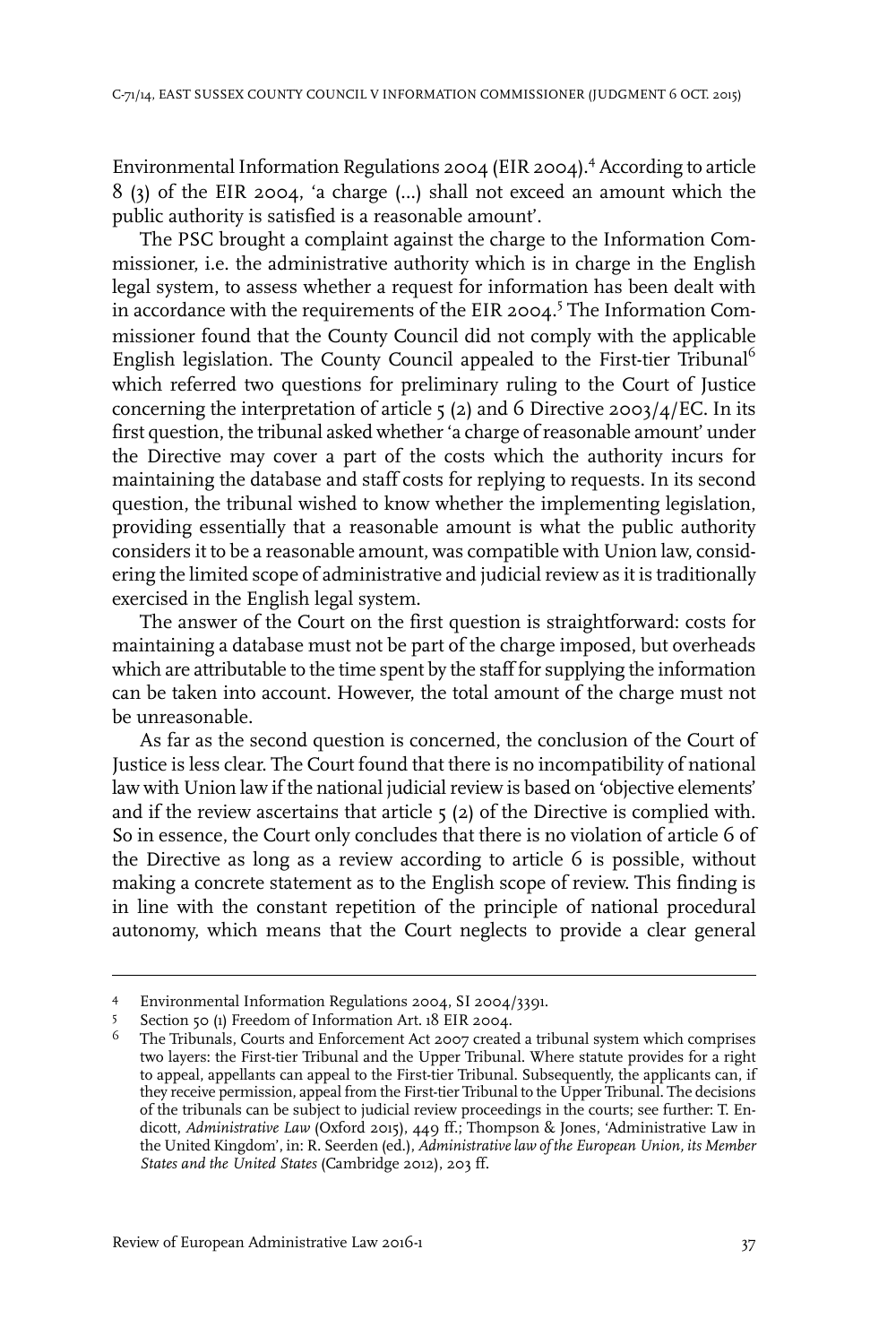standard for the national scope of review where the enforcement of rules of Union law are at stake. However, taking a closer look at the argumentation of the Court of Justice, there is some guidance on the scope of review which might call into question the light scope of review as exercised in England and possibly other Member States with comparably limited judicial review powers. In the next section, the English scope of review will be examined.

## **3. The English scope of review –** *Wednesbury reconsidered*

According to the reference for preliminary ruling, the review of administrative decisions under article 8 (3) EIR 2004 is limited 'to whether the decision itself was unreasonable, that is, irrational, illegal or unfair, with very limited scope for reviewing the relevant factual conclusions reached by the authority'.<sup>7</sup> Before examining this limitation in detail, some general remarks about the scope of review of tribunals and courts have to be made.

In the English legal system, a substantial part of disputes in administrative matters are resolved before tribunals. $^8$  These are bodies which are set up by statute and which are competent to review administrative decisions according to the power conferred upon them by statute.<sup>9</sup> Generally speaking, the intensity of review as adopted by the tribunals can be more far reaching than the review powers by the courts. Most importantly, tribunals can review facts to a (much) greater extent than courts are allowed to.<sup>10</sup> However, there is no overarching rule which would determine the precise scope of review of tribunals.<sup>11</sup> In the present case, the First-tier Tribunal seems to interpret article 8 (3) EIR 2004 as implying a restriction of its own review powers to the traditional powers under judicial review. This limited review power under judicial review is based on the premise that courts should not place themselves on the chair of the administrative authority which is the legitimate decision-making body.<sup>12</sup>

The traditional framework within which judicial review is exercised was summarised in the landmark case of *Council of Civil Service Unions v Minister for the Civil Service*, in which Lord Diplock classified the different grounds for

C-71/14, *East Sussex County Council* (judgment of 6 October 2015), para. 25. <sup>7</sup>

T. Endicott, *Administrative Law* (Oxford 2015) 449 f.; P. Cane, *Administrative Law* (Oxford 2011), 8 318 f.

<sup>&</sup>lt;sup>9</sup> P. Cane, *Administrative Law* (Oxford 2011), 326.

<sup>&</sup>lt;sup>10</sup> P. Cane, *Administrative Law* (Oxford 2011), 328, Thompson & Jones, 'Administrative Law in the United Kingdom', in: R. Seerden (ed.), *Administrative law of the European Union, its Member States and the United States* (Cambridge 2012), 203.

<sup>&</sup>lt;sup>11</sup> From a comparative perspective: Kleve & Schirmer, England and Wales, in: J.P. Schneider (ed.), *Verwaltungsrecht in Europa* (Göttingen 2007), 150.

<sup>&</sup>lt;sup>12</sup> P. Craig, *Administrative Law* (London 2012), 646 f.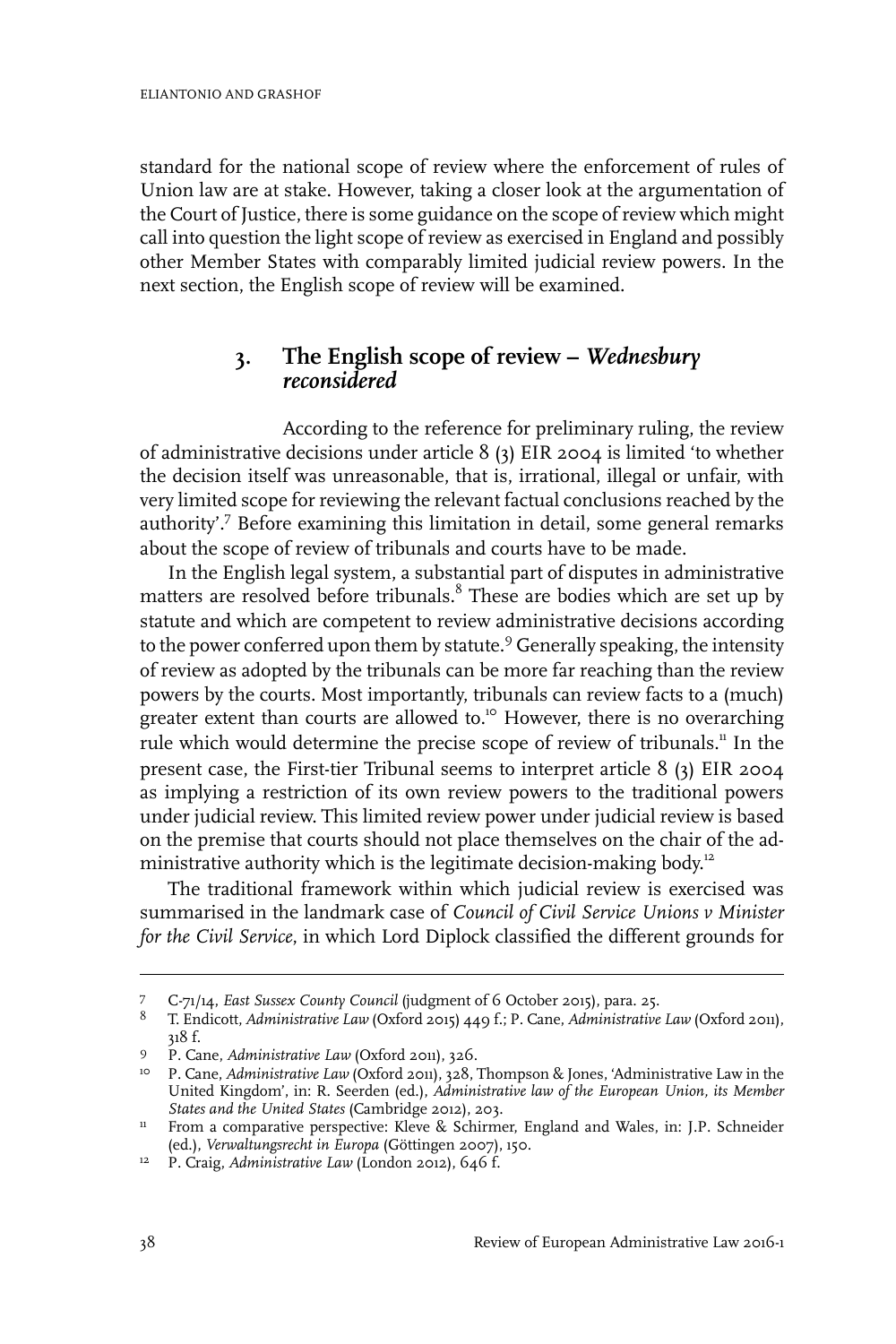review under the headings of 'illegality', 'irrationality' and 'procedural impropriety'.<sup>13</sup> The ground of review of 'illegality' refers to situations in which public authorities exceed or abuse the power which they are vested with (principle of *ultra vires*). 'Irrationality' as a ground of review implies a test called '*Wednesbury* unreasonableness', according to which courts only intervene if the administrative decision is 'so outrageous in its defiance of logic or of accepted moral standards that no sensible person who had applied his mind to the question to be decided could have arrived at it'.<sup>14</sup> Taken literally, this test is extremely light and courts would only intervene if there was a manifest or blatant error. However, it should also be noted that in practice this test has been applied with a different intensity depending on the subject matter of the case.<sup>15</sup> Next, the heading of 'procedural impropriety' refers to procedural errors which the authority made when taking the administrative decision. It should be emphasised that this traditional classification does not constitute a strict separation between the different concepts, but that in practice, the grounds of review can overlap. Finally, it is debated to what extent the concept of 'proportionality' should be introduced as a new ground of review.<sup>16</sup> This test involves a more intense standard of review, as it requires a thorough balancing of the different interests involved. Today, it is mainly agreed that the test of proportionality has to be applied in cases with a European and a human rights dimension.<sup>17</sup>

In the case of the PSG, the question was with what intensity the tribunal should assess the reasonableness of the charge imposed for the supply of information. As the AG has pointed out, however, neither the tribunal, nor the British government has clearly explained which ground of review was at stake and could conflict with the requirements of Union law in the present case, nor explained what the English scope of review actually entails. Furthermore, the question for preliminary ruling on the scope of review as phrased by the tribunal essentially asks whether the implementation of the Directive is correct in light of the English standard of review and not whether the standard of review as such is adequate. These are probably two reasons why the Court of Justice did not provide for a clear answer on the national scope of review.<sup>18</sup>

*Council of Civil Service Unions and Others v Minister for the Civil Service* [1985], 1 AC 374 (410). <sup>13</sup>

*Ibid*. 14

Laws, 'Wednesbury', in: C. Forsyth,I. Hare, *The Golden Metwand and the Crooked Cord: Essays* 15 *in Honour of Sir William Wade QC* (Oxford 1998), 185 ff.

*De Freitas v Permanent Secretary of Ministry of Agriculture, Fisheries, Lands and Housing* [1998], 16 1 AC 69 (80); *R. v Secretary of State for the Home Department ex parte Daly* [2001], UKHL 26 [2001], AC 532; *R. (Alconbury Developments Ltd) v Secretary of State for Transport, Environment and the Regions* [2001] UKHL 23; [2003] 2 AC 295 at 51; J. Goodwin, 'The Last Defense of Wednesbury' (2012) *Public Law* 445-467.

Lord Hon. J. Woolf, J. Jowell, A. Le Sueur, C. Donnelly & I. Hare, *De Smith's Judicial Review* 17 (2013) at 11-09.

 $^{18}$  Opinion of AG Sharpston in C-71/14 delivered on 16 April 2015, para. 84.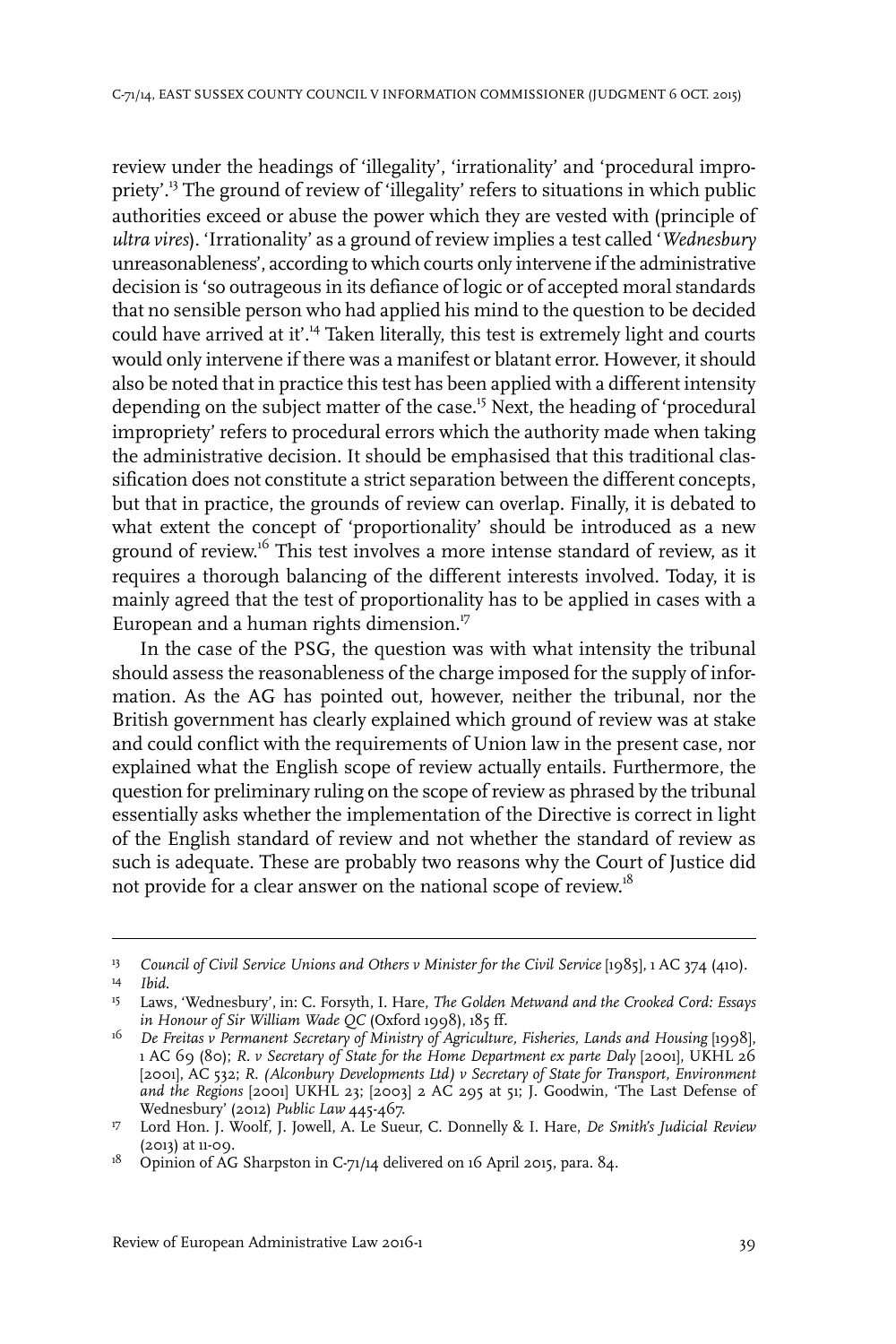It seems to the authors of this case note that, by subsuming the current problem under the ground of irrationality and applying the *Wednesbury* test, the standard of review of the English courts and tribunals would be light when they would assess the reasonableness of the charge. According to the traditional English approach, choosing the method for calculating the charge is the primary task of the administrative authority, and the amount of  $\ell$  17 is certainly not 'outrageous in its logic'. Hence, according to the traditional grounds of review, the English tribunal would leave the calculation of the charge to the public authority and it would not interfere with the decision in the first place.

The question asked by the English tribunal is whether this limited scope of review complies with the requirements of effective judicial protection established in the case law of the Court of Justice. The following section will analyse these requirements and consider whether and to which extent they have been applied in the present case.

#### **4. The European scope of review –** *Upjohn reconsidered*

To begin with, the question may be raised whether specific European requirements on the intensity of judicial control can be deduced from the guarantee of effective judicial protection contained in article 47 of the Charter. However, the wording of the article does not provide for any concrete guideline on the standard of review. Moreover, the Court of Justice did not explicitly deduce any generally applicable standard of control that should be adopted in the Union courts or the national courts from this article. Arguments according to which the intensity of review depends on the weight of the alleged infringement<sup>19</sup> appear plausible at first sight, but are as such not very telling. Hence, so far, there are no concrete Union rules on the scope of review for national courts when the enforcement of Union law is at stake. According to the principle of national procedural autonomy, the Member States remain competent to create and to apply their own rules on the scope of review as long as the principles of effectiveness and equivalence are complied with.<sup>20</sup> These two principles only designate the 'outer limits'<sup>21</sup> of the national competence with the consequence that Member States retain rather large manoeuvring room with respect to rules on administrative litigation.<sup>22</sup>

H.D. Jarass, *Charta der Grundrechte der Europäischen Union* (München 2013), Art. 47 at 30. <sup>19</sup>

<sup>&</sup>lt;sup>20</sup> C-71/14, *East Sussex County Council* (judgment of 6 October 2015), para. 52, 58.

<sup>&</sup>lt;sup>21</sup> S. Prechal & R. Widdershoven, 'Redefining the Relationship between "REWE- effectiveness" and Effective Judicial Protection' (2011/2) *REALaw* 31-50.

F. Grashof, *National Procedural Autonomy Revisited* (Groningen 2016), 215 ff. <sup>22</sup>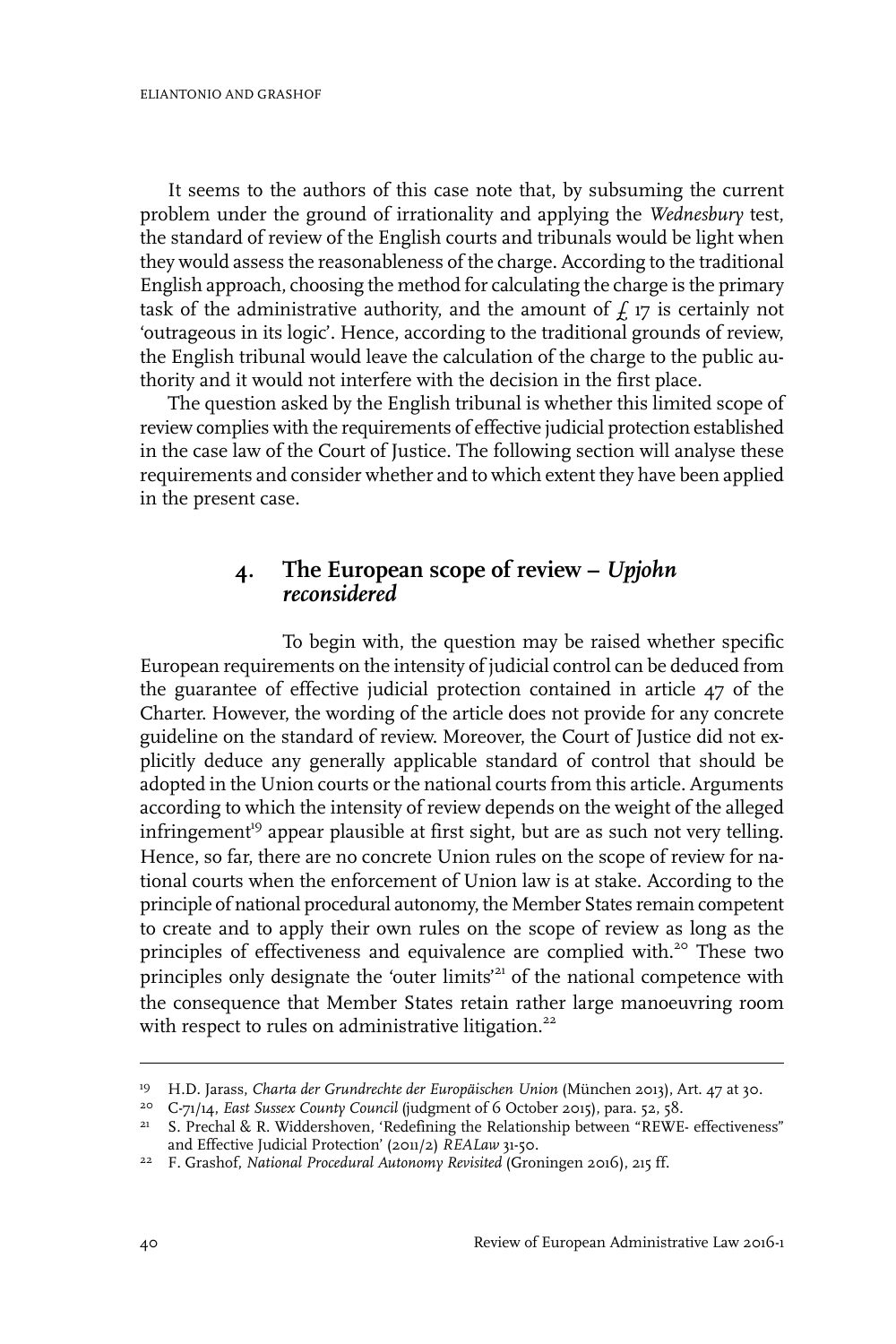The Court of Justice stressed this approach in the case of *Upjohn* which concerned the scope of review of English courts concerning the revocation of medical marketing authorisations.<sup>23</sup> Pursuant to this case, Union law does not require that national courts be empowered to substitute the assessment by the public authority with their own assessment of the facts of the case.<sup>24</sup> The benchmark which the Court of Justice applied in this case was its own scope ofreview in cases concerning decisions by Community authorities. Accordingly, the Union courts are restricted to

'examining the accuracy of the findings of fact and law made by the authority concerned and to verifying, in particular, that the action taken by that authority is not vitiated by a manifest error or a misuse of powers and that it did not clearly exceed the bounds of its discretion'.<sup>25</sup>

The test of the 'manifest error' is a rather light test, and is it comparable to the light test applied by the English courts. According to the Court of Justice, the Member States are not required to adopt a more intense standard of review than the standard which the Court adopts.<sup>26</sup>

The Court of Justice has repeated this line of argumentation in other cases,  $27$ and it referred to *Upjohn* also in the case under consideration.<sup>28</sup> In the case of the PSG, the Court of Justice started by stressing the competence of the Member States to apply their own rules on the scope of review and by finding that neither the principle of equivalence, nor the principle of effectiveness have been violated.

Taking however a closer look, it appears that the review which the Court of Justice applies when assessing the 'reasonableness' of costs is actually more intense than applying a test of 'manifest error' or of a clear exceedance of the boundaries of discretion. In fact, the test that is proposed is more intense, involving a balancing exercise of different interests involved.

Based on the opinion delivered by AG Sharpston,<sup>29</sup> the Court of Justice divides the answer to the first question into two steps. First, it examines which factors need to be taken into account when calculating the charge for the supply of information, and in a second step, different interests involved have to be weighed against each other. Both steps are meant to answer the question of what a charge of a reasonable amount for supplying a particular type of environmental information comprises.

<sup>&</sup>lt;sup>23</sup> C-120/97, *Upjohn*, *ECLI*:*EU*:*C*:1999:14.

C-120/97, *Upjohn*, para. 33. <sup>24</sup>

<sup>&</sup>lt;sup>25</sup> C-120/97, *Upjohn*, para 34.

<sup>&</sup>lt;sup>26</sup> C-120/97, *Upjohn*, para. 35.

Joint cases C-211/03, *HLH Warenvertriebs GmbH*, C-299/03, C-316/03 to C-318/03, *Orthica BV* 27 *v Bundesrepublik Deutschland* [2005], ECLI:EU:C:2005:370, para. 75 f.

C-71/14, *East Sussex County Council* (judgment of 6 October 2015), para. 58. <sup>28</sup>

<sup>&</sup>lt;sup>29</sup> Opinion of AG Sharpston in C-71/14 delivered on 16 April 2015, para. 44 ff.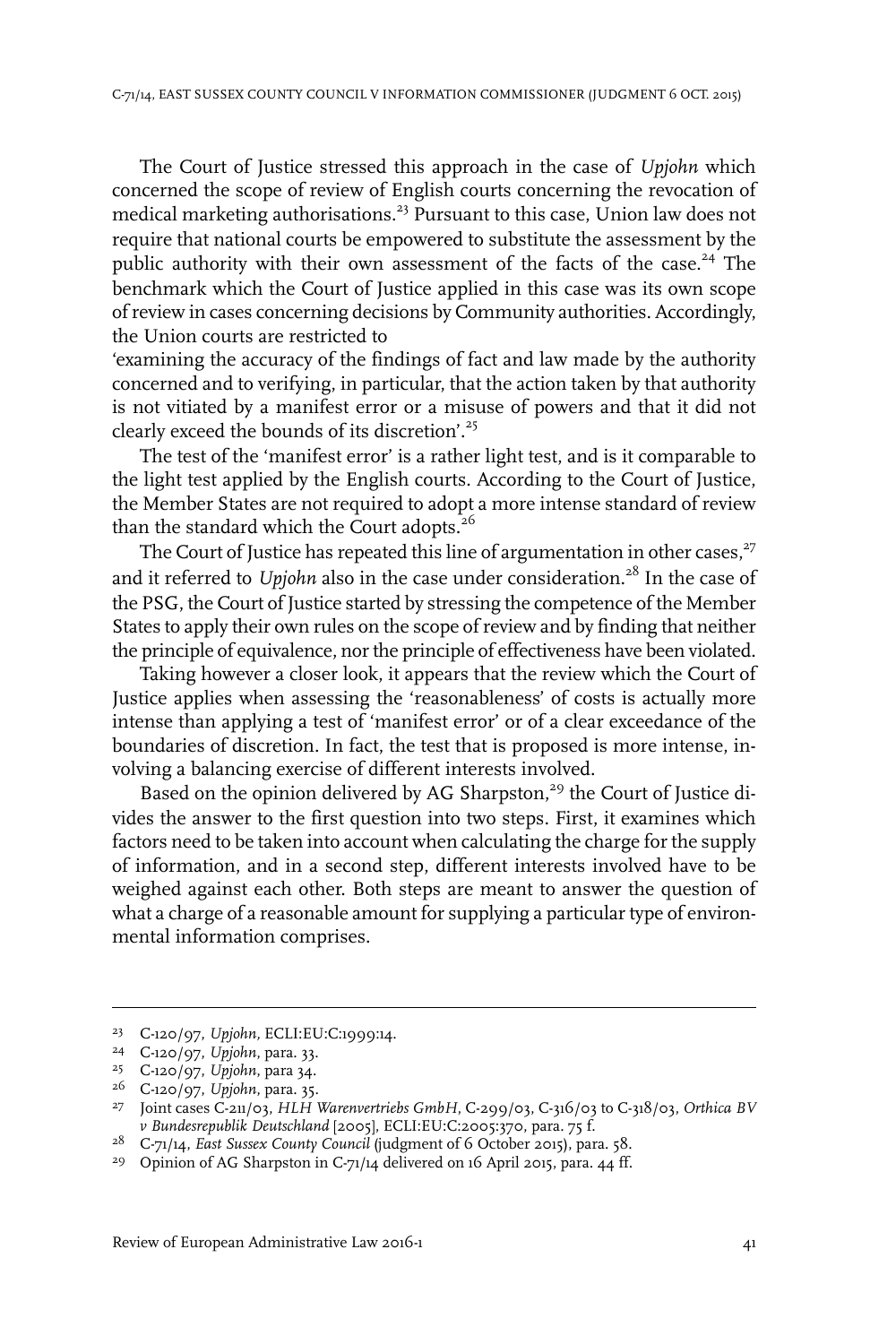In a first step, the Court of Justice undertakes a rather detailed examination of what constitutes a 'supply of information' and whether the costs for maintaining the database used for requests and the overheads attributable to staff working hours have to be taken into account when calculating the charge for the supply. The Court of Justice decides on the basis of the systematic placement of article 5 (2) of the Directive<sup>30</sup> and its *telos*<sup>31</sup> that the costs for maintaining the database cannot be taken into consideration when calculating the charge. The argument is that according to article 5 (1), the access to public registers, which the Member States must establish, should be free of charge.

In a second step, the Court finds - based on an earlier decision in an infringement procedure against Germany<sup>32</sup> - that the expression of a 'reasonable amount' means that the charge must not have a deterrent effect on the applicant when requesting environmental information.<sup>33</sup> For the purpose of assessing whether there is such a deterrent effect, the economic situation of the person requesting the information has to be taken into account and additionally, the public interest in the protection of the environment has to be considered. The Court sets out that 'the charge must not exceed the financial capacity of the person concerned, nor in any event appear objectively unreasonable'.<sup>34</sup>

But the Court of Justice could have adopted different arguments. To begin with, the Court might have argued that article 5 (1) only means that there should be no fee for accessing a national database. However, this does not necessarily exclude the possibility to take maintenance costs into account when calculating the charge for supplying the information upon request. Moreover, in the absence of any specification on the calculation of the charges under article  $\zeta$  (2), the Court might have applied the test of the 'manifest error' and it might have ultimately left the decision on the calculation of the charge to the national authorities. However, this light test was not applied.

The two-step test as applied by the Court is more intense than delimiting national courts' review powers to testing whether there was a 'manifest error'. In applying this test to the facts of the case, the Court of Justice concluded that the charge imposed on the PSG did not 'exceed what is reasonable'. So, even though the Court explicitly reiterated the principle of national procedural autonomy and the 'manifest error' threshold as 'outer limit' of an acceptable scope of review before national courts, in answering the first of the two questions submitted to it (i.e. the criteria to assess the reasonableness of a charge), the Court seems to have gone itself further than this threshold. The question thus

<sup>&</sup>lt;sup>30</sup> C-71/14, *East Sussex County Council* (judgment of 6 October 2015), para. 32 f.

<sup>&</sup>lt;sup>31</sup> C-71/14, *East Sussex County Council* (judgment of 6 October 2015), para. 35.

C-217/97, *Commission v Germany*, ECLI:EU:C:1999:395, para. 47. 32

C-71/14, *East Sussex County Council* (judgment of 6 October 2015), para. 42. <sup>33</sup>

<sup>&</sup>lt;sup>34</sup> C-71/14, *East Sussex County Council* (judgment of 6 October 2015), para. 43.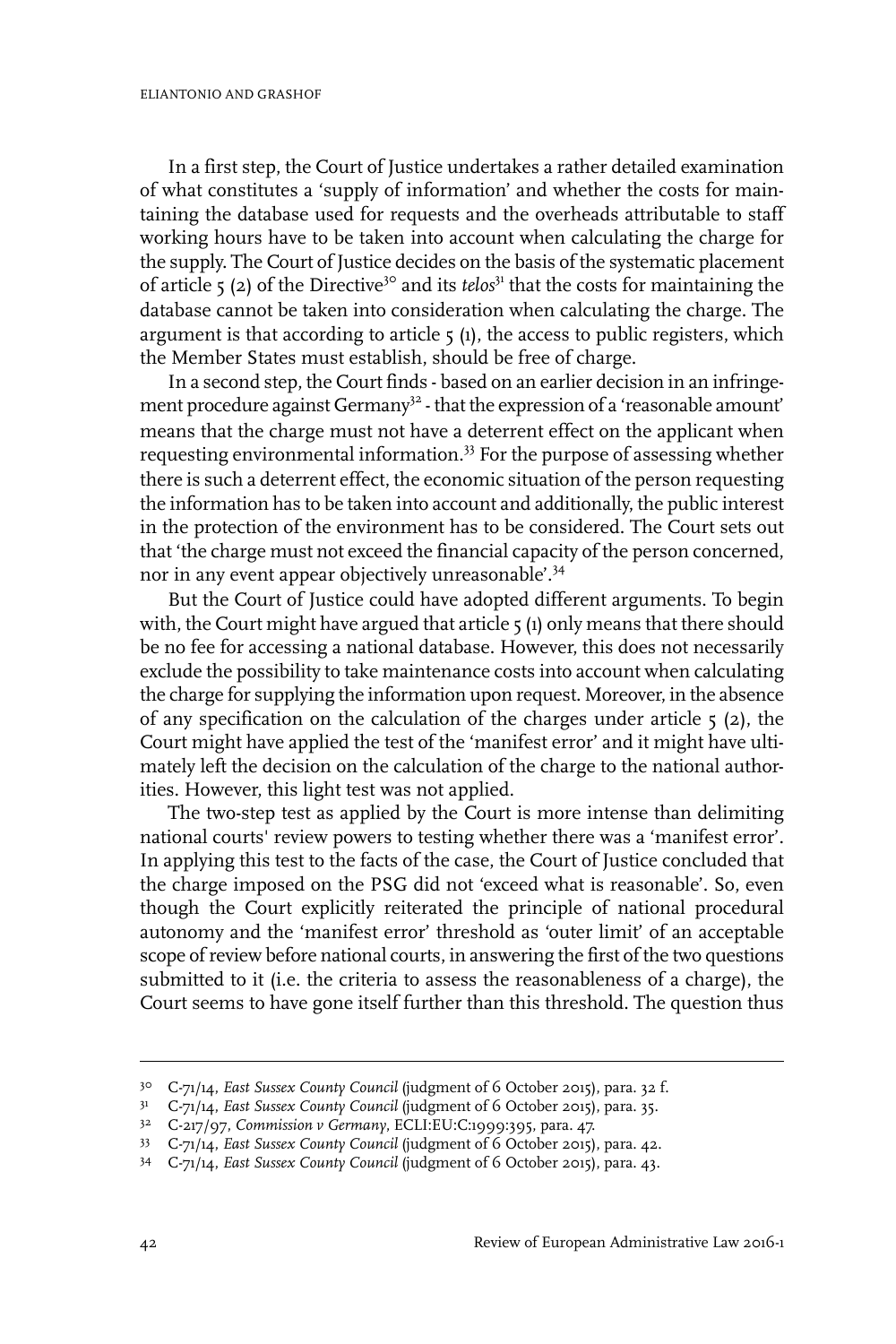arises as to what consequences should be drawn from the use by the Court of test that goes beyond the 'manifest error' threshold.

In the opinion of the authors, combining this conclusion with the '*Upjohn* equivalence test' (according to which the national scope of review needs to be at least as deep as the European one) would seem to require that the review adopted in the national litigation system to assess the reasonableness of a charge in the context of the supply of environmental information must be more intense than simply examining whether there was a manifest error or a clear exceedance of discretion. This move towards a 'heightened' standard of review is not completely new.

For example, in the field of immigration, the Court of Justice held that national courts should be able to 'review the merits' of the decisions taken by the national authorities to reject asylum requests.<sup>35</sup> This case in itself does not indicate what standard of review is necessary to comply with EU law, but seems to suggest that a review limited to a legality check would be in violation of the principle of effective judicial protection. In the field of public procurement, the Court of Justice has been more explicit and held that EU law does not permit Member States 'to limit review of the legality of a decision to withdraw an invitation to tender to mere examination of whether it was arbitrary'.<sup>36</sup> The authors of this case note agree with Caranta, who comes to the conclusion that 'very peripheral judicial review is against EU public procurement law'.<sup>37</sup>

This case law seems to shows that, depending on the concrete case before the Court, the standard of *Upjohn* is no longer applied, but a different, more intense, standard is applicable. However, it is not possible to deduce from these cases, nor from the case under review, a *general* standard for the judicial enforcement of *any* rule of Union law in the national courts from the case law of the Court of Justice. In the absence of such a general standard in the case law, the question arises, whether a more intense standard could be deduced from other sources. In this regard, the rules of the Aarhus Convention need some further consideration.

C-69/10, Brahim Samba Diouf v Ministre du Travail, de l'Emploi et de l'Immigration, 35 ECLI:EU:C:2011:524, para. 70.

C-92/00, *Hospital Ingenieure Krankenhaustechnik Planungs-Gesellschaft mbH (HI) v Stadt Wien* 36 [2002], ECLI:EU:C:2002:379, para 63. See also C-440/13, *Croce Amica One Italia Srl v Azienda Regionale Emergenza Urgenza* (*AREU*), ECLI:EU:C:2014:2435.

R. Caranta, 'Remedies in EU Public Contract Law: The Proceduralisation of EU Public Procure-37 ment Legislation' (2015/1) *REALaw* 93.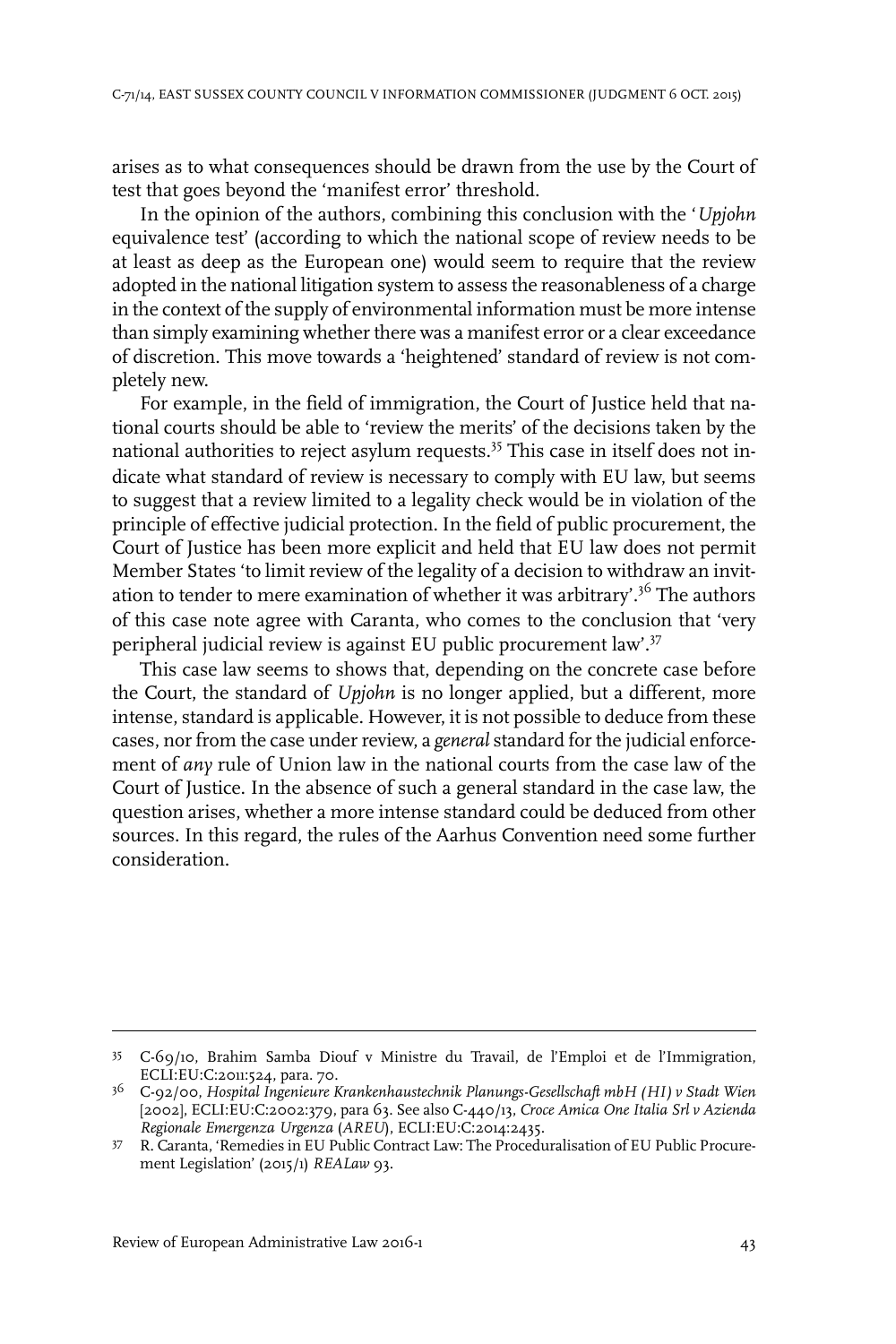### **5. The international standard –** *Art. 9 Aarhus Convention reconsidered*

As mentioned above, Directive 2003/4/EC transposed the first pillar of the Aarhus Convention, concerning access to environmental information. The relevant provisions concerning access to environmental information, contained in article 9 (1) and  $\Delta$ ) of the Aarhus Convention are of relevance for the present case. Article 9 (1) requires the Member States to provide for administrative and judicial review procedures where a request for information has been inappropriately dealt with. This requirement has been transposed with article 6 (1) and (2) Directive 2003/4/EC. However, the directive is silent on the requirements of article 9(4) of the Aarhus Convention, which provides that procedures should ensure 'adequate and effective remedies, including injunctive relief as appropriate, and be fair, equitable, timely and not prohibitively expensive'. This does not necessarily mean that there is a lack of transposition of article 9 (4) concerning the requirement of 'adequate and effective remedies': Directive 2003/4/EC provides in Article 6(1) that courts should be able to consider whether the access request was 'ignored, wrongfully refused or inadequately answered or otherwise not dealt with' in accordance with the provisions of the Directive itself. Furthermore, article 6 (3) clearly states that the review decisions have to be binding on the public authority. This means that the court's review can cover both procedural and substantive errors in the handling of the access request and will force national authorities to comply with the Directive.<sup>38</sup>

In this present case however, the Court of Justice does not engage in an analysis of the requirement of an 'adequate and effective remedy'. In para. 56, the Court simply states that the Directive in question aims at implementing the Aarhus Convention, but the Court does not examine the detailed requirements that are posed by this international treaty. Instead, the Court simply restricts itself to finding that article 6 of the Directive does not determine the scope of administrative and judicial review under the Directive.<sup>39</sup> The Court did not further debate whether article  $9$  (4) of the Aarhus Convention is sufficiently implemented by Directive 2003/4/EC and, in case it is not, whether and to what extent article 6 of the Directive should be read in the light of the Aarhus Convention.

As such, the wording of Article 9 (4) Aarhus Convention does not provide for a specific scope of review, which the courts have to adopt. In this regard, it should also be noted that the Aarhus Compliance Committee could so far not detect any breach of the Convention as regards the light English standard of

<sup>&</sup>lt;sup>38</sup> M. Eliantonio, 'The Proceduralisation of EU Environmental Legislation: International Pressures, Some Victories and Some Way to Go' (2015/1) *REALaw* 105.

<sup>&</sup>lt;sup>39</sup> C-71/14, *East Sussex County Council* (judgment of 6 October 2015), para. 53.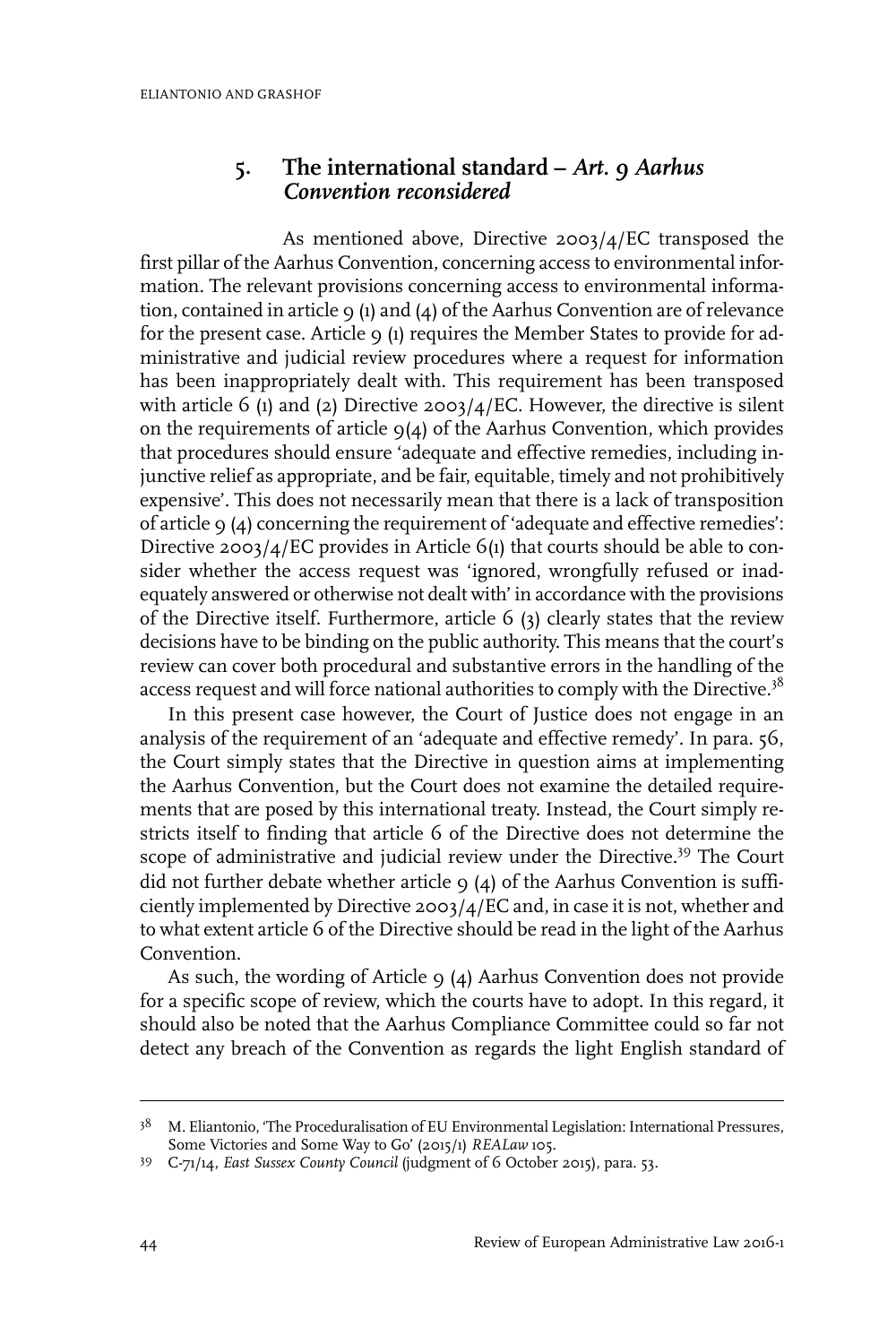review. <sup>40</sup> However, one might argue that considering the purpose of the Aarhus Convention, which is to improve the protection of the environment through the 'three pillars', a more intense standard of review than the 'manifest error' would be appropriate. The requirement of an 'effective remedy' means that the remedy is able to reach the goal for which it was created. The goal is the full enforcement of environmental legislation. More specifically, in the case at stake, the goal is the full enforcement of the relevant provisions on access to information as a prerequisite for meaningful participation in environmental procedures and as an element of environmental democracy. If the judge is not empowered to review the administrative action, it might happen that the goal cannot ultimately be reached. In the opinion of the authors of this case note, an 'effective remedy' is thus only available when courts are able to interfere with the public authority to a greater extent than in cases in which there is a 'manifest error'.

## **6. Conclusion**

After these observations on the scope of review under the national, European and international legal systems the question arises whether and to what extent there is a discrepancy between the different approaches and what conclusions can be drawn with regard to the scope and application of the principle of effective judicial protection.

To begin with, it can be argued that the standard of review which the Aarhus Convention requires seems to be more thorough than requesting a check of 'manifest errors'. Insofar, one can be critical about a light standard of review if it is adopted at the European and the national level.

However, if one follows the logic of the ruling in *Upjohn* according to which the national courts have to take the approach of the Court of Justice on the scope of review as a benchmark, it appears that the national courts have to apply a more intense test than the test of a 'manifest error' when assessing the reasonableness of a charge for the supply of environmental information. Hence, if this is the standard that the Court requires national courts to apply, one cannot detect a violation of Article 9(4) of the Aarhus Convention.

The question remains whether any general conclusions can be drawn from this case. Being an answer to a question for preliminary ruling, this judgment only provides for a concrete solution for a specific case. This piecemeal approach is in principle inapt to provide for a general statement on the scope of review where questions of Union law are at stake. However, this case and the previous case law in the fields of immigration and public procurement seems to indicate that the Court of Justice may be willing to adopt a more intense standard of

<sup>4°</sup> ACCC/C/2007/27.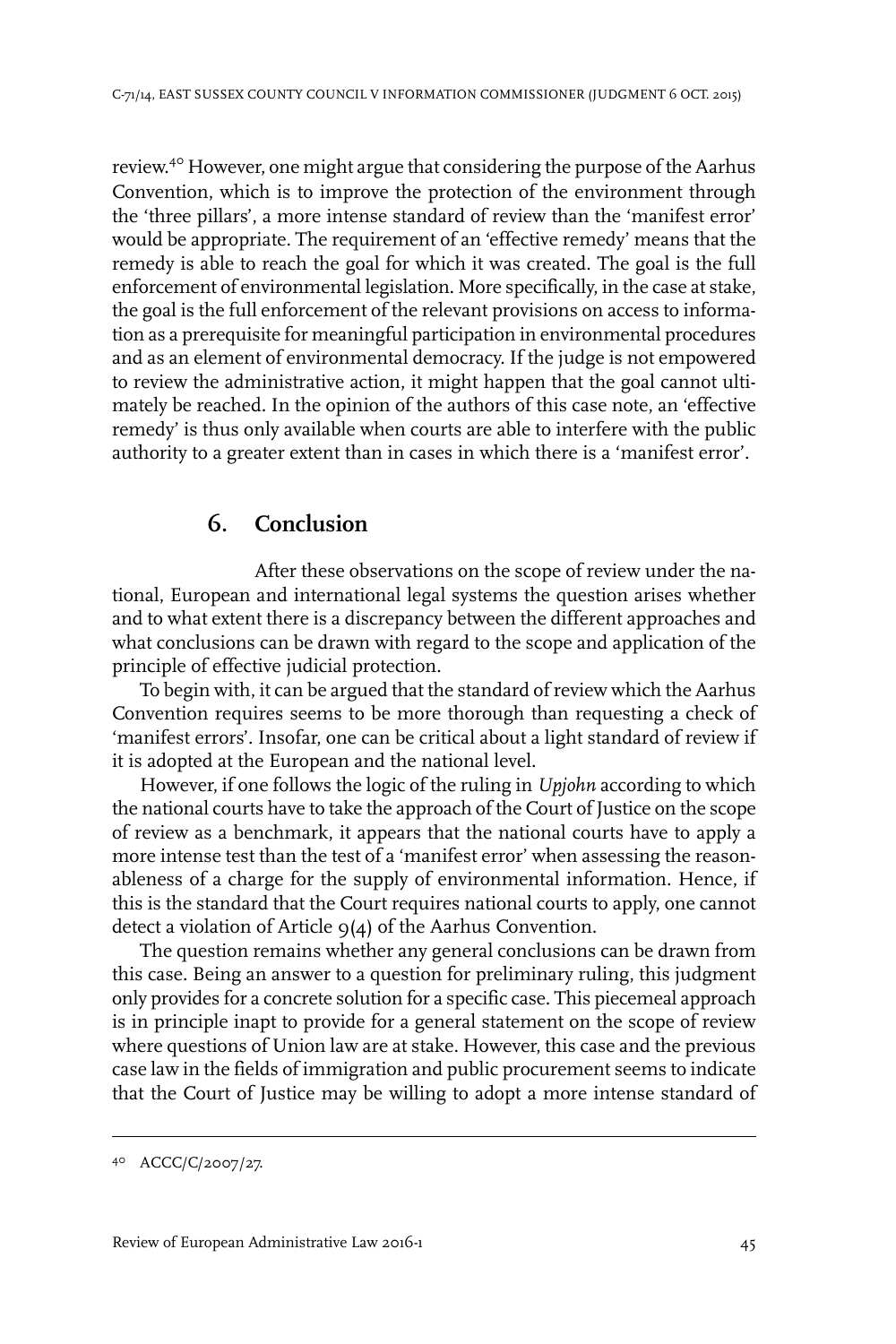review than the test of a 'manifest error' and it will be interesting to observe whether and in which cases the Court will apply this enhanced standard of review and whether one may expect a more general departure from *Upjohn* in the future.

Secondly, this case shows once more that Member States are only *in principle* free to determine their national procedural rules and, that, in practice, the Court of Justice goes even further then applying the principles of effectiveness and equivalence. Even though the Court of Justice is very eager to state that the Member States have the principal competence to delineate the rules governing the enforcement procedures, in this case the Court created, in practice, a model standard of review for the assessment of the 'reasonableness of a charge' under the Directive. One could legitimately wonder whether national procedural autonomy has by now become a 'paradise lost'.<sup>41</sup>

Thirdly, it should be noted that the Court of Justice did not really answer the second question that was posed by the tribunal: Does the English implementing legislation infringe Union law? Although the Court of Justice provides for a model path of argumentation which can serve as an orientation for the national courts, it does not give any concrete reply on the compatibility of the national rule with Union law. Instead, the Court finds that the national scope of review needs to be based on 'objective factors' and ensure 'full compliance' with article  $\zeta$  (2).<sup>42</sup> However, the terms 'objective factors' and 'full compliance' are nothing but empty words, which are as imprecise as the term of 'reasonableness'. The tribunal might now question: what are these 'objective factors' on which national judicial review should be based and what is meant by 'full compliance'?

From this perspective, the answer of the Court needs to be criticised, since in an enforcement system which is to a large extent based on the co-operation between the national and the supranational level, clear communication between the different courts is of utmost importance. If no clear answers to clear questions are given, this jeopardizes the usefulness of the preliminary ruling procedure, the unique dialogue mechanism aimed at ensuring uniform interpretation and application of EU law. In this context, it is even doubtful whether the Court rephrased the problem on the scope of review correctly. The question for preliminary ruling concerns the interpretation of the scope of review on a question of law (i.e. how to assess the 'reasonableness' of a charge), but the Court of Justice refers to limited review competences as regards 'factual conclusions'.<sup>43</sup> One might wonder whether the Court was actually aware of the English distinction between a review of law and of fact.

D. Galetta, *Procedural Autonomy of EU Member States: Paradise Lost?* (Berlin 2010). <sup>41</sup>

C-71/14, *East Sussex County Council* (judgment of 6 October 2015), para. 59. <sup>42</sup>

C-71/14, *East Sussex County Council* (judgment of 6 October 2015), para. 57. 43